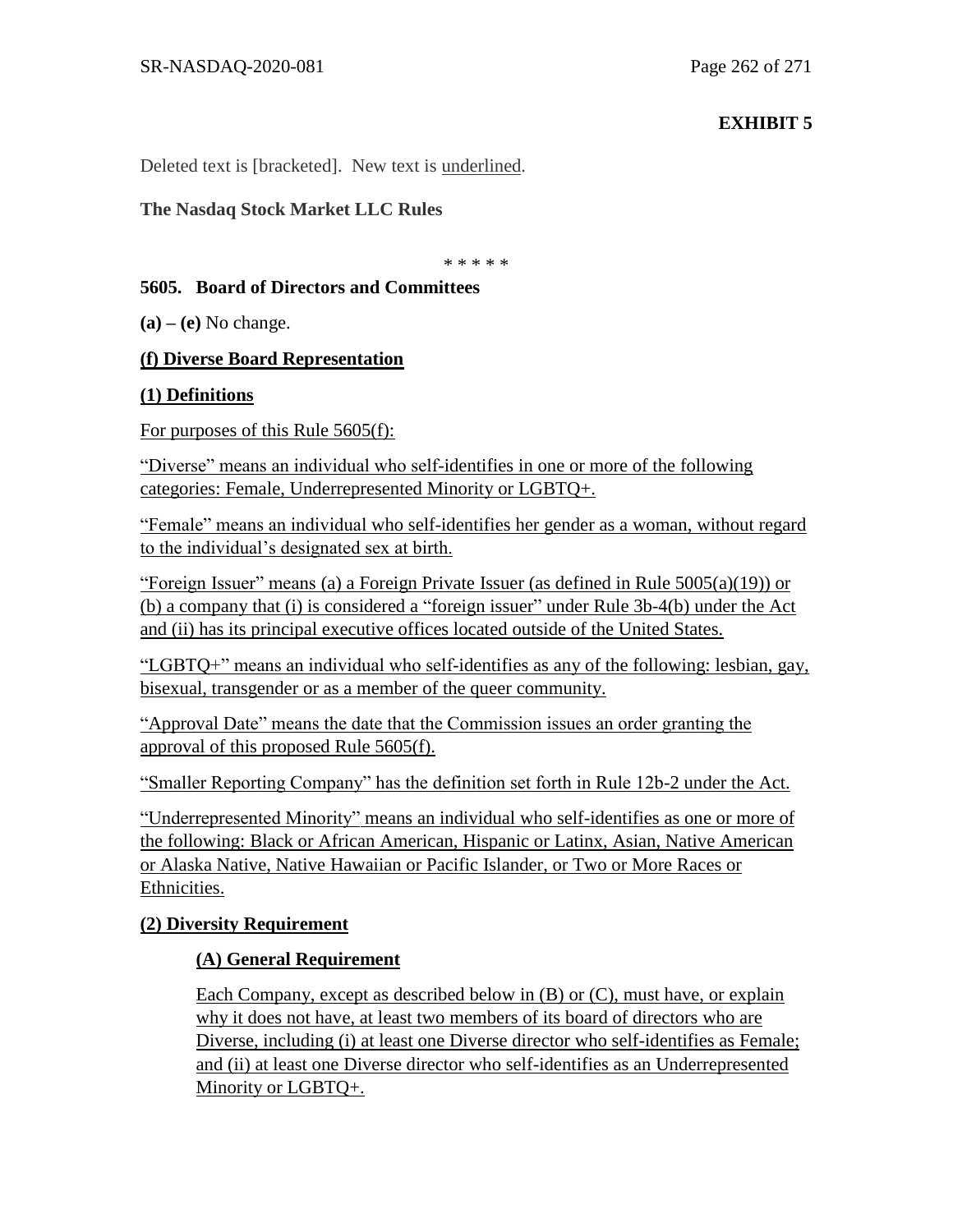# **(B) Foreign Issuers**

**(i)** In the case of a Foreign Issuer, in lieu of the definition in Rule 5605(f)(1), Diverse means an individual who self-identifies as one or more of the following: Female, LGBTQ+, or an underrepresented individual based on national, racial, ethnic, indigenous, cultural, religious or linguistic identity in the Company's home country jurisdiction.

**(ii)** Each Foreign Issuer must have, or explain why it does not have, at least two members of its board of directors who are Diverse, including at least one Diverse director who self-identifies as Female. For greater clarity, the second Diverse director may include an individual who selfidentifies as one or more of the following: Female, LGBTQ+, or an underrepresented individual based on national, racial, ethnic, indigenous, cultural, religious or linguistic identity in the Company's home country jurisdiction.

# **(C) Smaller Reporting Companies**

Each Smaller Reporting Company must have, or explain why it does not have, at least two members of its board of directors who are Diverse, including at least one Diverse director who self-identifies as Female. For greater clarity, the second Diverse director may include an individual who self-identifies as one or more of the following: Female, LGBTQ+, or an Underrepresented Minority.

## **(3) Public Disclosure of Non-Diverse Board**

If a Company satisfies the requirements of Rule  $5605(f)(2)$  by explaining why it does not have two Diverse directors, the Company must: (i) specify the requirements of Rule  $5605(f)(2)$  that are applicable; and (ii) explain the reasons why it does not have two Diverse directors. Such disclosure must be provided: (i) in the Company's proxy statement or information statement for its annual meeting of shareholders; or (ii) on the Company's website. If the Company provides such disclosure on its website, the Company must also notify Nasdaq of the location where the information is available by submitting the URL link through the Nasdaq Listing Center no later than 15 calendar days after the Company's annual shareholders meeting.

## **(4) Exempt Companies**

The following types of companies are exempt from the requirements of this Rule 5605(f) ("Exempt Companies"): acquisition companies listed under IM-5101-2; asset-backed issuers and other passive issuers (as set forth in Rule  $5615(a)(1)$ ); cooperatives (as set forth in Rule  $5615(a)(2)$ ; limited partnerships (as set forth in Rule  $5615(a)(4)$ ); management investment companies (as set forth in Rule  $5615(a)(5)$ ); issuers of nonvoting preferred securities, debt securities and Derivative Securities (as set forth in Rule 5615(a)(6)); and issuers of securities listed under the Rule 5700 Series.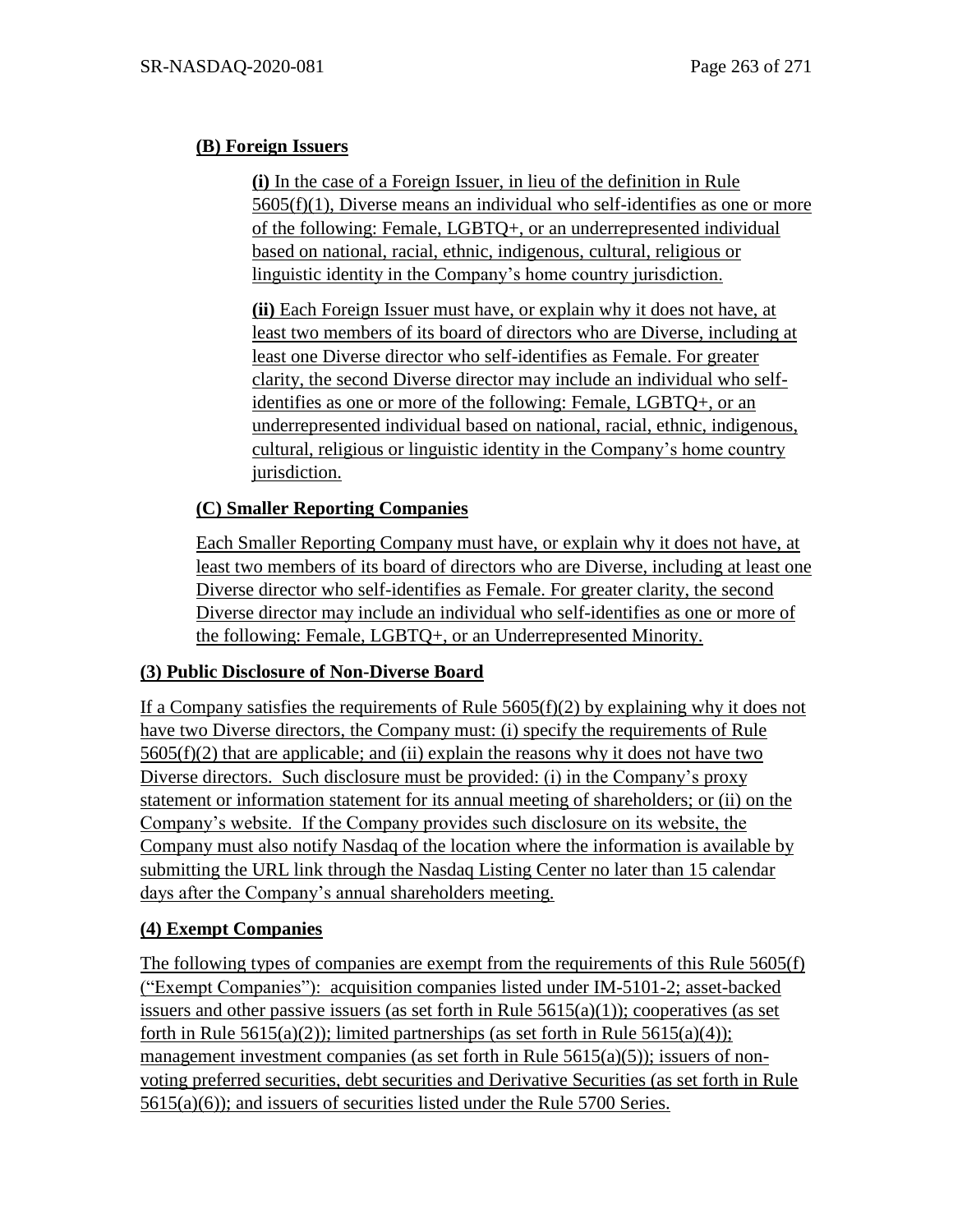#### **(5) Phase-in Period**

**(A)** Any Company newly listing on Nasdaq that was not previously subject to a substantially similar requirement of another national securities exchange, including through an initial public offering, direct listing, transfer from the overthe-counter market or another exchange, or through a merger with an acquisition company listed under IM-5101-2, shall be permitted one year from the date of listing to satisfy the requirements of Rule 5605(f). This phase-in period will apply after the end of the transition periods provided in Rule  $5605(f)(7)$ .

**(B)** Any Company that ceases to be a Foreign Issuer, a Smaller Reporting Company or an Exempt Company shall be permitted one year from the date that the Company no longer qualifies as a Foreign Issuer, a Smaller Reporting Company or an Exempt Company, respectively, to satisfy the requirements of Rule 5605(f).

# **(6) Cure Period**

If a Company does not have at least two Diverse directors as set forth under Rule  $5605(f)(2)$  and fails to provide the disclosure required by Rule  $5605(f)(3)$ , the Listing Qualifications Department will promptly notify the Company and inform it that it has until the latter of its next annual shareholders meeting or 180 days from the event that caused the deficiency to cure the deficiency.

## **(7) Effective Dates/Transition**

Each Company listed on The Nasdaq Global Select Market or The Nasdaq Global Market must have, or explain why it does not have, at least one Diverse director no later than two calendar years after the Approval Date and at least two Diverse directors no later than four calendar years after the Approval Date. Each Company listed on The Nasdaq Capital Market must have, or explain why it does not have, at least one Diverse director no later than two calendar years after the Approval Date and at least two Diverse directors no later than five calendar years after the Approval Date. Notwithstanding the foregoing, a Company is not required to comply with the requirements of this Rule 5605(f) prior to the end of the phase-in period described in Rule  $5605(f)(5)$ , if applicable. A company listing after the Approval Date, but prior to the end of the periods set forth in this subparagraph (7), must satisfy the requirements of this Rule 5605(f) by the latter of the periods set forth in this subparagraph (7) or one year from the date of listing.

## **5606. Board Diversity Disclosure**

**(a)** Each Company must annually disclose, to the extent permitted by applicable law, information on each director's voluntary self-identified characteristics in substantially the format below. Following the first year of disclosure, all companies must disclose the current year and immediately prior year diversity statistics using the Board Diversity Matrix.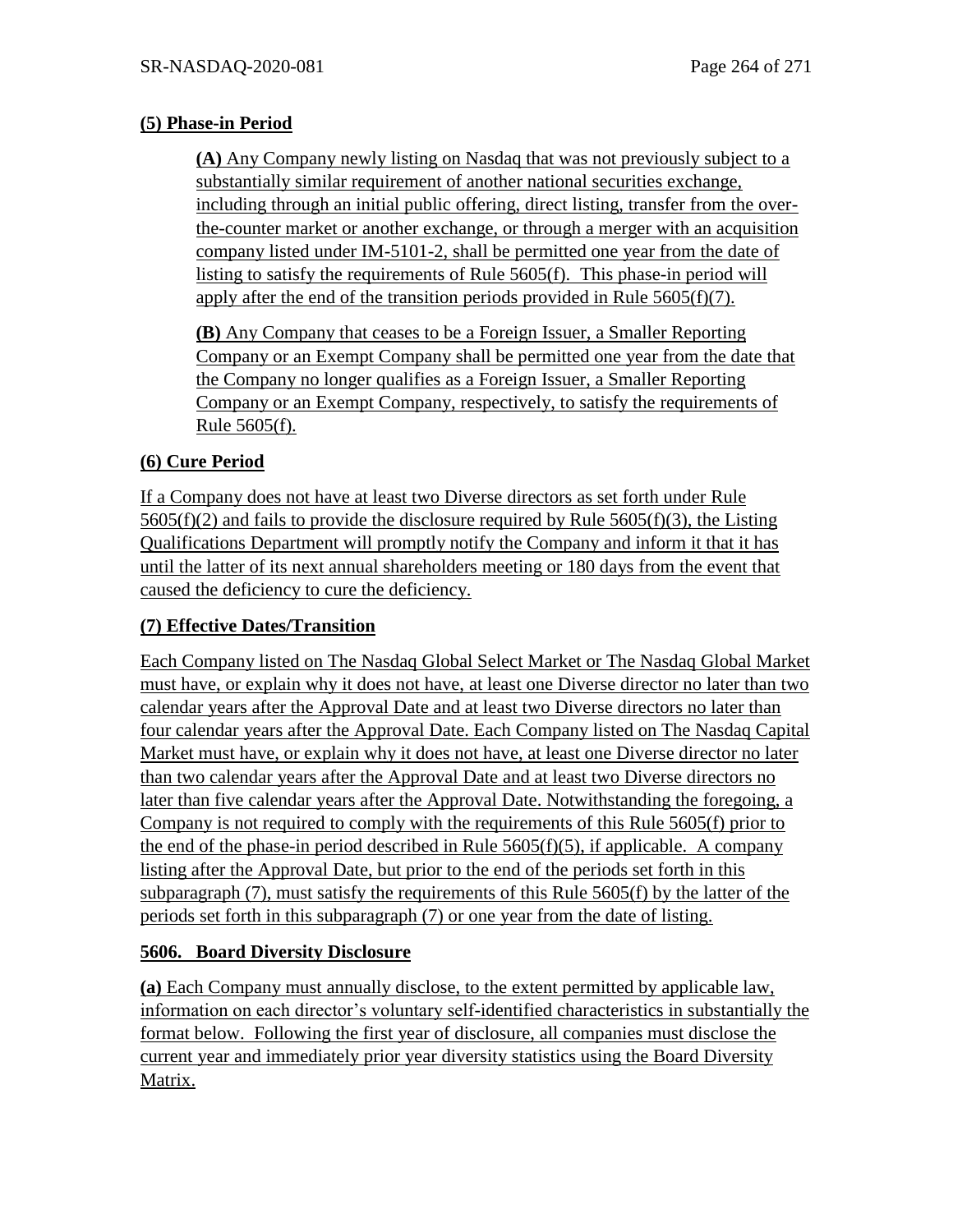| <b>Board Diversity Matrix (As of [DATE])</b>                     |             |        |                       |                              |  |  |
|------------------------------------------------------------------|-------------|--------|-----------------------|------------------------------|--|--|
| <b>Board Size:</b>                                               |             |        |                       |                              |  |  |
| <b>Total Number of Directors</b>                                 | $\pm$       |        |                       |                              |  |  |
| Gender:                                                          | <b>Male</b> | Female | Non-<br><b>Binary</b> | <b>Undisclosed</b><br>Gender |  |  |
| Number of directors based on gender identity                     | $\pm$       | $\pm$  | $\pm$                 | $\pm$                        |  |  |
| Number of directors who identify in any of the categories below: |             |        |                       |                              |  |  |
| African American or Black                                        | $\pm$       | $\pm$  | $\pm$                 | $\pm$                        |  |  |
| Alaskan Native or American Indian                                | $\pm$       | $\pm$  | $\pm$                 | $\pm$                        |  |  |
| Asian                                                            | #           | #      | $\pm$                 | $\pm$                        |  |  |
| <b>Hispanic or Latinx</b>                                        | $\pm$       | $\#$   | $\pm$                 | $\pm$                        |  |  |
| Native Hawaiian or Pacific Islander                              | #           | #      | $\pm$                 | $\pm$                        |  |  |
| White                                                            | $\pm$       | $\pm$  | $\pm$                 | $\pm$                        |  |  |
| Two or More Races or Ethnicities                                 | #           | $\pm$  | $\pm$                 | $\pm$                        |  |  |
| LGBTQ+                                                           |             |        | $\pm$                 |                              |  |  |
| Undisclosed                                                      |             |        | $\pm$                 |                              |  |  |

However, a Company that qualifies as a Foreign Issuer under Rule 5605(f)(1) may elect to use the format below:

| <b>Board Diversity Matrix (As of [DATE])</b><br>Foreign Issuer under Rule $5605(f)(1)$ |                       |        |                       |                              |  |
|----------------------------------------------------------------------------------------|-----------------------|--------|-----------------------|------------------------------|--|
| Country of Incorporation:                                                              | [Insert Country Name] |        |                       |                              |  |
| <b>Board Size:</b>                                                                     |                       |        |                       |                              |  |
| <b>Total Number of Directors</b>                                                       | <u>#</u>              |        |                       |                              |  |
| Gender:                                                                                | <b>Male</b>           | Female | Non-<br><b>Binary</b> | Gender<br><b>Undisclosed</b> |  |
| Number of directors based on gender identity                                           | #                     | #      | #                     | #                            |  |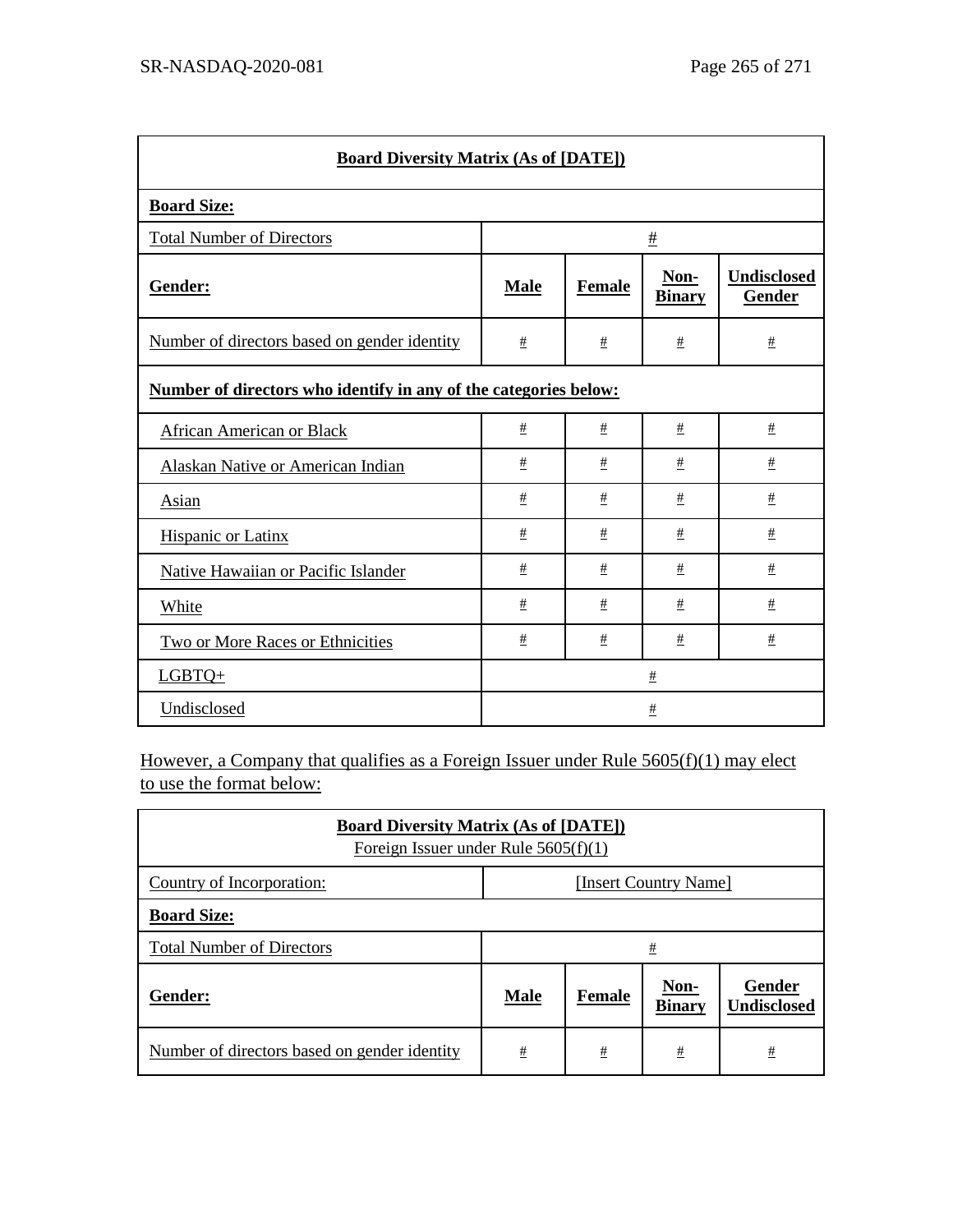| Number of directors who identify in any of the category below:     |   |  |  |  |
|--------------------------------------------------------------------|---|--|--|--|
| LGBTO+                                                             | # |  |  |  |
| Underrepresented Individual in Home<br><b>Country Jurisdiction</b> | # |  |  |  |
| Undisclosed                                                        | # |  |  |  |

**(b)** The disclosure required by this Rule 5606 must be provided (i) in the Company's proxy statement or information statement for its annual meeting of shareholders or (ii) on the Company's website. If the Company provides such disclosure on its website, the Company must also submit such disclosure and include a URL link to the disclosure through the Nasdaq Listing Center no later than 15 calendar days after the Company's annual shareholders meeting.

**(c)** This Rule 5606 shall not apply to Exempt Companies as defined in Rule 5605(f)(4).

**(d)** A Company newly listing on Nasdaq, including a company listing in connection with a business combination under IM-5101-2, must satisfy the requirement of this Rule 5606 within one year of listing.

**(e)** This Rule 5606 will be operative one year after the date that the Commission issues an order granting the approval of this proposed Rule 5606.

\* \* \* \* \*

#### **5615. Exemptions from Certain Corporate Governance Requirements**

\* \* \* \* \*

#### **(a) Exemptions to the Corporate Governance Requirements**

**(1) – (2)** No change.

#### **(3) Foreign Private Issuers**

**(A)** A Foreign Private Issuer may follow its home country practice in lieu of the requirements of the Rule 5600 Series, the requirement to disclose third party director and nominee compensation set forth in Rule 5250(b)(3), and the requirement to distribute annual and interim reports set forth in Rule 5250(d), provided, however, that such a Company shall: comply with the Notification of Noncompliance requirement (Rule 5625), the Voting Rights requirement (Rule 5640), the Diverse Board Representation Rule (Rule 5605(f)), the Board Diversity Disclosure Rule (Rule 5606), have an audit committee that satisfies Rule 5605(c)(3), and ensure that such audit committee's members meet the independence requirement in Rule  $5605(c)(2)(A)(ii)$ . Except as provided in this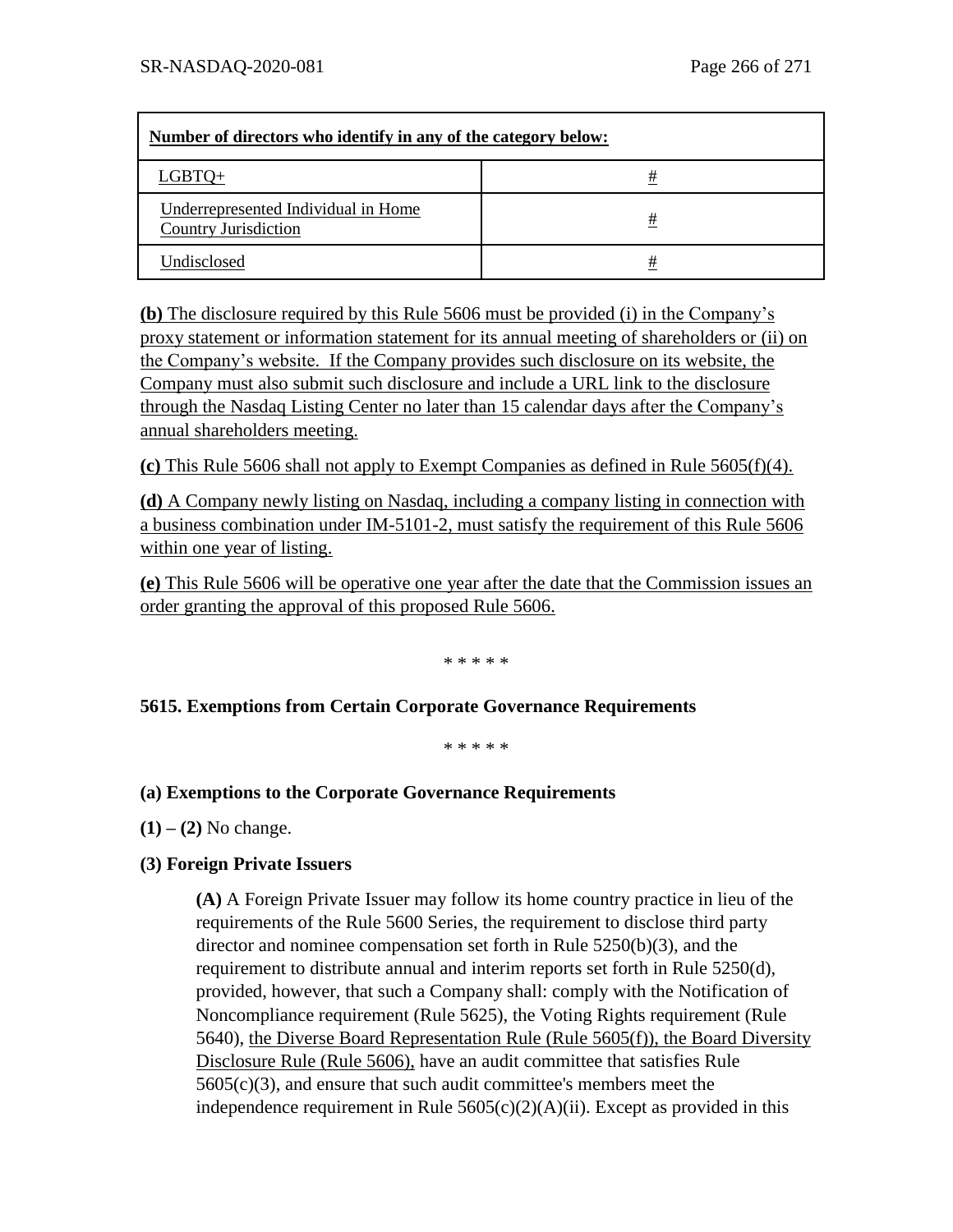paragraph, a Foreign Private Issuer must comply with the requirements of the Rule 5000 Series.

**(B)** No change.

#### **IM-5615-3. Foreign Private Issuers**

A Foreign Private Issuer (as defined in Rule 5005) listed on Nasdaq may follow the practice in such Company's home country (as defined in General Instruction F of Form 20-F) in lieu of the provisions of the Rule 5600 Series, Rule 5250(b)(3), and Rule 5250(d), subject to several important exceptions. First, such an issuer shall comply with Rule 5625 (Notification of Noncompliance). Second, such a Company shall have an audit committee that satisfies Rule  $5605(c)(3)$ . Third, members of such audit committee shall meet the criteria for independence referenced in Rule  $5605(c)(2)(A)(ii)$  (the criteria set forth in Rule 10A-3(b)(1) under the Act, subject to the exemptions provided in Rule 10A-3(c) under the Act). Fourth, such an issuer shall comply with Rule 5605(f) (Diverse Board Representation) and Rule 5606 (Board Diversity Disclosure). Finally, a Foreign Private Issuer that elects to follow home country practice in lieu of a requirement of Rules  $5600$ ,  $5250(b)(3)$ , or  $5250(d)$  shall submit to Nasdaq a written statement from an independent counsel in such Company's home country certifying that the Company's practices are not prohibited by the home country's laws. In the case of new listings, this certification is required at the time of listing. For existing Companies, the certification is required at the time the Company seeks to adopt its first noncompliant practice. In the interest of transparency, the rule requires a Foreign Private Issuer to make appropriate disclosures in the Company's annual filings with the Commission (typically Form 20-F or 40-F), and at the time of the Company's original listing in the United States, if that listing is on Nasdaq, in its registration statement (typically Form F-1, 20-F, or 40-F); alternatively, a Company that is not required to file an annual report on Form 20-F may provide these disclosures in English on its website in addition to, or instead of, providing these disclosures on its registration statement or annual report. The Company shall disclose each requirement that it does not follow and include a brief statement of the home country practice the Company follows in lieu of these corporate governance requirement(s). If the disclosure is only available on the website, the annual report and registration statement should so state and provide the web address at which the information may be obtained. Companies that must file annual reports on Form 20-F are encouraged to provide these disclosures on their websites, in addition to the required Form 20-F disclosures, to provide maximum transparency about their practices.

**(4) - (6)** No change.

**(b) – (c)** No change.

\* \* \* \* \*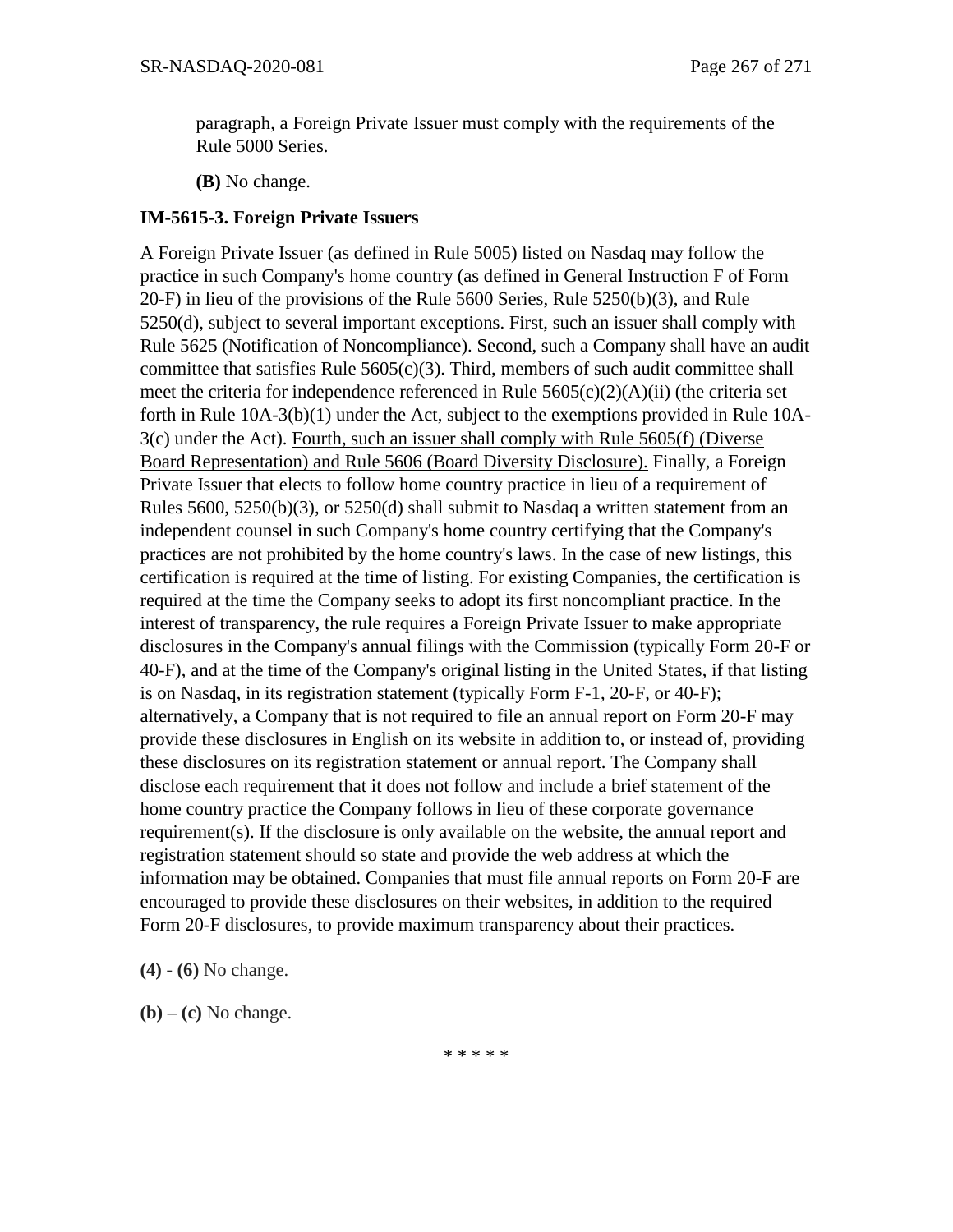## **5810. Notification of Deficiency by the Listing Qualifications Department**

When the Listing Qualifications Department determines that a Company does not meet a listing standard set forth in the Rule 5000 Series, it will immediately notify the Company of the deficiency. As explained in more detail below, deficiency notifications are of four types:

#### **(1) – (4)** No change.

Notifications of deficiencies that allow for submission of a compliance plan or an automatic cure or compliance period may result, after review of the compliance plan or expiration of the cure or compliance period, in issuance of a Staff Delisting Determination or a Public Reprimand Letter.

 $(a) - (b)$  No change.

## **(c) Types of Deficiencies and Notifications**

No change.

**(1)** No change.

# **(2) Deficiencies for which a Company may Submit a Plan of Compliance for Staff Review**

**(A)** Unless the Company is currently under review by an Adjudicatory Body for a Staff Delisting Determination, the Listing Qualifications Department may accept and review a plan to regain compliance when a Company is deficient with respect to one of the standards listed in subsections (i) through (vi) below. In accordance with Rule  $5810(c)(2)(C)$ , plans provided pursuant to subsections (i) through (iv) and (vi) below must be provided generally within 45 calendar days, and in accordance with Rule  $5810(c)(2)(F)$ , plans provided pursuant to subsection (v) must be provided generally within 60 calendar days. If a Company's plan consists of transferring from the Nasdaq Global or Global Select Market to the Nasdaq Capital Market, the Company should submit its application and the applicable application fee at the same time as its plan to regain compliance.

 $(i)$  –  $(ii)$  No change.

**(iii)** deficiencies from the standards of Rules 5620(a) {Meetings of Shareholders}, 5620(c) {Quorum}, 5630 {Review of Related Party Transactions}, 5635 {Shareholder Approval}, 5250(c)(3) {Auditor Registration}, 5255(a) {Direct Registration Program}, 5610 {Code of Conduct}, 5615(a)(4)(D) {Partner Meetings of Limited Partnerships}, 5615(a)(4)(E) {Quorum of Limited Partnerships}, 5615(a)(4)(G) {Related Party Transactions of Limited Partnerships}, or 5640 {Voting Rights}; [or]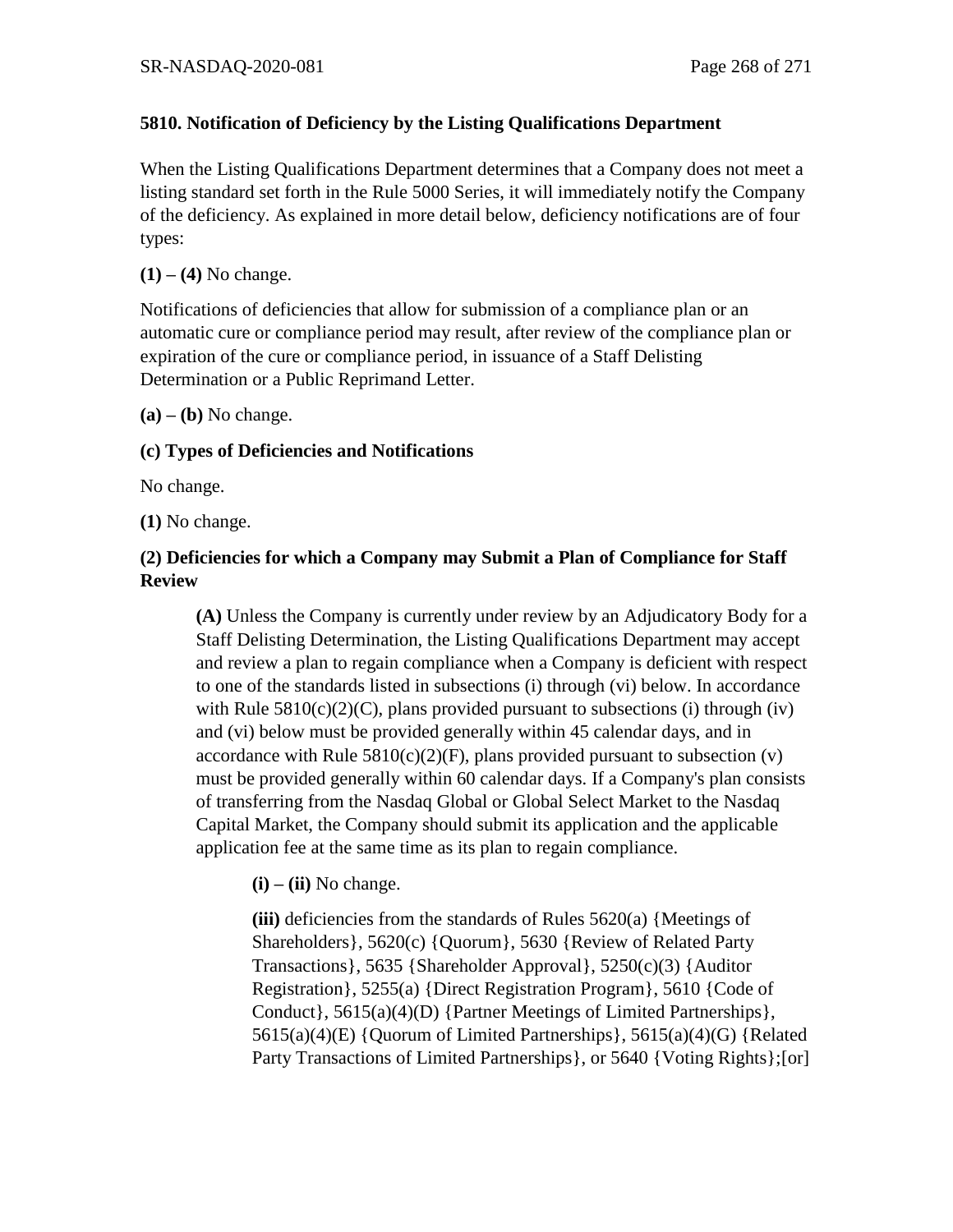**(iv)** failure to make the disclosure required by Rule 5250(b)(3)[.] {Disclosure of Third Party Director and Nominee Compensation} or Rule 5606 {Board Diversity Disclosure};

(v) failure to file periodic reports as required by Rules  $5250(c)(1)$  or  $(2)[.]$ ; or

**(vi)** failure to meet a continued listing requirement contained in the Rule 5700 Series.

#### **IM-5810-2. Staff Review of Deficiencies**

No change.

**(B) – (G)** No change.

#### **(3) Deficiencies for which the Rules Provide a Specified Cure or Compliance Period**

With respect to deficiencies related to the standards listed in  $(A) - [(F)](G)$  below, Staff's notification will inform the Company of the applicable cure or compliance period provided by these Rules and discussed below. If the Company does not regain compliance within the specified cure or compliance period, the Listing Qualifications Department will immediately issue a Staff Delisting Determination letter.

#### **(A) Bid Price**

A failure to meet the continued listing requirement for minimum bid price shall be determined to exist only if the deficiency continues for a period of 30 consecutive business days. Upon such failure, the Company shall be notified promptly and shall have a period of 180 calendar days from such notification to achieve compliance. Compliance can be achieved during any compliance period by meeting the applicable standard for a minimum of 10 consecutive business days during the applicable compliance period, unless Staff exercises its discretion to extend this 10 day period as discussed in Rule  $5810(c)(3)[(G)](H)$ .

**(i) – (iv)** No change.

## **(B) Market Makers**

No change.

## **(C) Market Value of Listed Securities**

A failure to meet the continued listing requirements for Market Value of Listed Securities shall be determined to exist only if the deficiency continues for a period of 30 consecutive business days. Upon such failure, the Company shall be notified promptly and shall have a period of 180 calendar days from such notification to achieve compliance. Compliance can be achieved by meeting the applicable standard for a minimum of 10 consecutive business days during the 180 day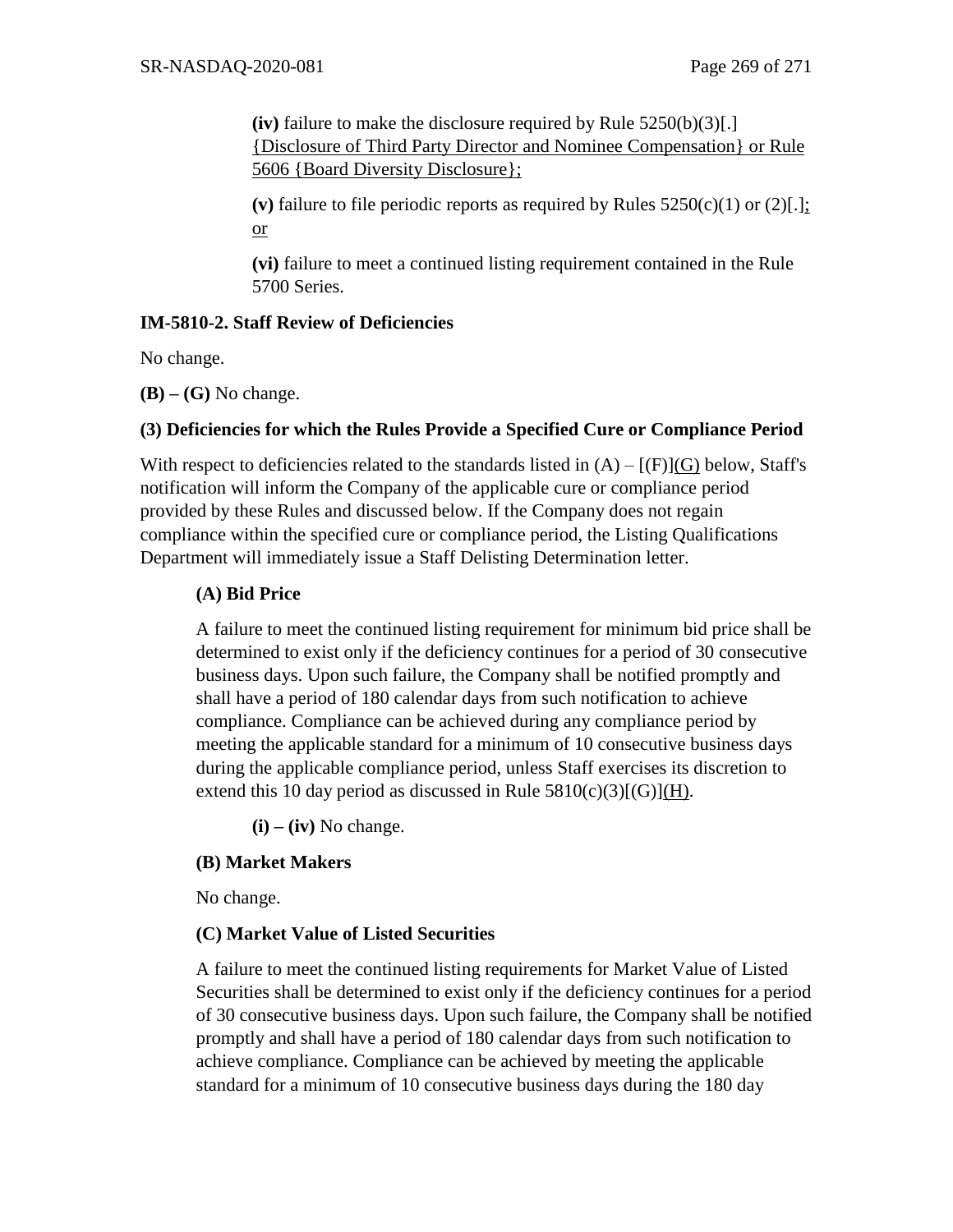compliance period, unless Staff exercises its discretion to extend this 10 day period as discussed in Rule  $5810(c)(3)[(G)](H)$ .

## **(D) Market Value of Publicly Held Shares**

A failure to meet the continued listing requirement for Market Value of Publicly Held Shares shall be determined to exist only if the deficiency continues for a period of 30 consecutive business days. Upon such failure, the Company shall be notified promptly and shall have a period of 180 calendar days from such notification to achieve compliance. Compliance can be achieved by meeting the applicable standard for a minimum of 10 consecutive business days during the 180 day compliance period, unless Staff exercises its discretion to extend this 10 day period as discussed in Rule  $5810(c)(3)[(G)](H)$ .

## **(E) Independent Director and Audit Committee Rules**

No change.

## **(F) Diverse Board Representation Rule**

If a Company does not have at least two Diverse directors as set forth under Rule  $5605(f)(2)$  and fails to provide the disclosure required by Rule  $5605(f)(3)$ , the Company shall be notified promptly and shall have until the latter of its next annual shareholders meeting or 180 days from the event that caused the deficiency to cure the deficiency.

# **[(F)](G) Market Value/Principal Amount Outstanding of Non-Convertible Bonds**

A failure to meet the continued listing requirement for non-convertible bonds, as set forth in Rule 5702(b)(1) (requiring non-convertible bonds to have at least \$400,000 in market value or principal amount outstanding) shall be determined to exist only if the deficiency continues for a period of 30 consecutive business days. Upon such failure, the Company shall be notified promptly and shall have a period of 180 calendar days from such notification to achieve compliance. Compliance can be achieved during this 180 calendar day compliance period by meeting the applicable standard for a minimum of 10 consecutive business days during the applicable compliance period, unless Staff exercises its discretion to extend this 10 day period as discussed in Rule  $5810(c)(3)[(G)](H)$ .

## **[(G)](H) Staff Discretion Relating to the Price-based Requirements**

No change.

## **(4) Public Reprimand Letter**

No change.

## **(d) Additional Deficiencies**